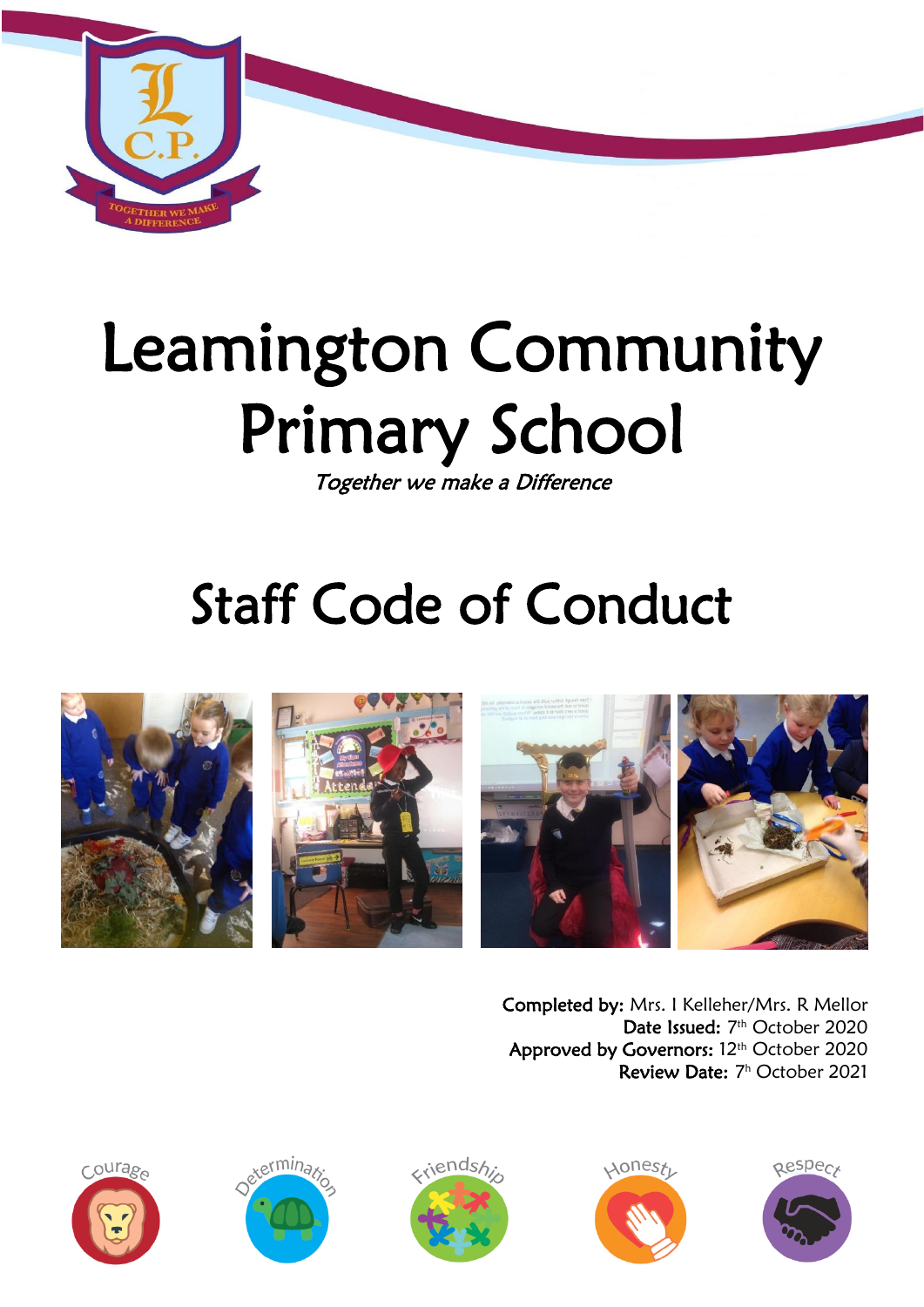## **Safer working practices code of conduct for adults**

The DFE acknowledges the work of the Safer Recruitment Consortium in revising the detailed 'Guidance for safer working practice for those working with children and young people in education settings.'

All staff and volunteers should receive this guidance as part of their induction. It should be revisited as part of on-going training to support everyone's understanding of key expectations.

It's important that staff and volunteers are provided with opportunities to consider the implications of the guidance for their setting and their own role and seek clarification.

## **Safer working practices code of conduct:**

#### **Introduction:**

Keeping Children Safe in Education (DFE 2020) sets out the requirement for all schools to have a staff code of conduct, sometimes referred to as a staff behaviour policy. This code of conduct should be followed by all staff (including visiting staff), volunteers and governors.

Our school is committed to safeguarding children and promoting children's welfare and expects all staff, governors, volunteers and visitors to share this commitment and maintain a vigilant and safe environment. It is our willingness to work in a safe manner and challenge inappropriate behaviour that underpins this commitment. Everyone is expected to adhere to this 'Code of Conduct' and the '[Guidance](http://www.saferrecruitmentconsortium.org/GSWP%20May%202019%20final.pdf)  [for Safer Working Practice for Adults who work with Children and Young People in Education Settings](http://www.saferrecruitmentconsortium.org/GSWP%20May%202019%20final.pdf)', Safer Recruitment Consortium 2019

Everyone must also read and understand part one of Keeping Children Safe in Education (DFE 2020). This code of conduct aims to support adults so they can avoid working in a manner which might lead to an allegation against them by raising awareness of illegal, unsafe, unprofessional and unwise behaviour and by supporting staff and volunteers to understand what safe, professional conduct is. Equally it aims to reduce the opportunity for any adult intent on grooming or harming a young person. The policy aims to reduce the risk of incidents or misunderstandings occurring by developing and setting out clear guidelines and boundaries. It encourages you to work in an open and transparent way that should avoid someone questioning your motives, intentions or suitability to work with young people.

It is a key principle of this code of conduct that **everyone** understands their responsibility to share **without delay** any concerns they may have about a child's welfare or an adult's behaviour towards a young person. In addition, **everyone** has a responsibility to escalate their concerns to the Local Authority Designated Officer if they feel that safeguarding concerns they have raised about a child or adult working at the school are not being addressed by the school.

### **Code of Conduct:**

Our school will create a culture of openness, transparency, trust and support where all members of the school community feel empowered to share relevant information about themselves or someone else.

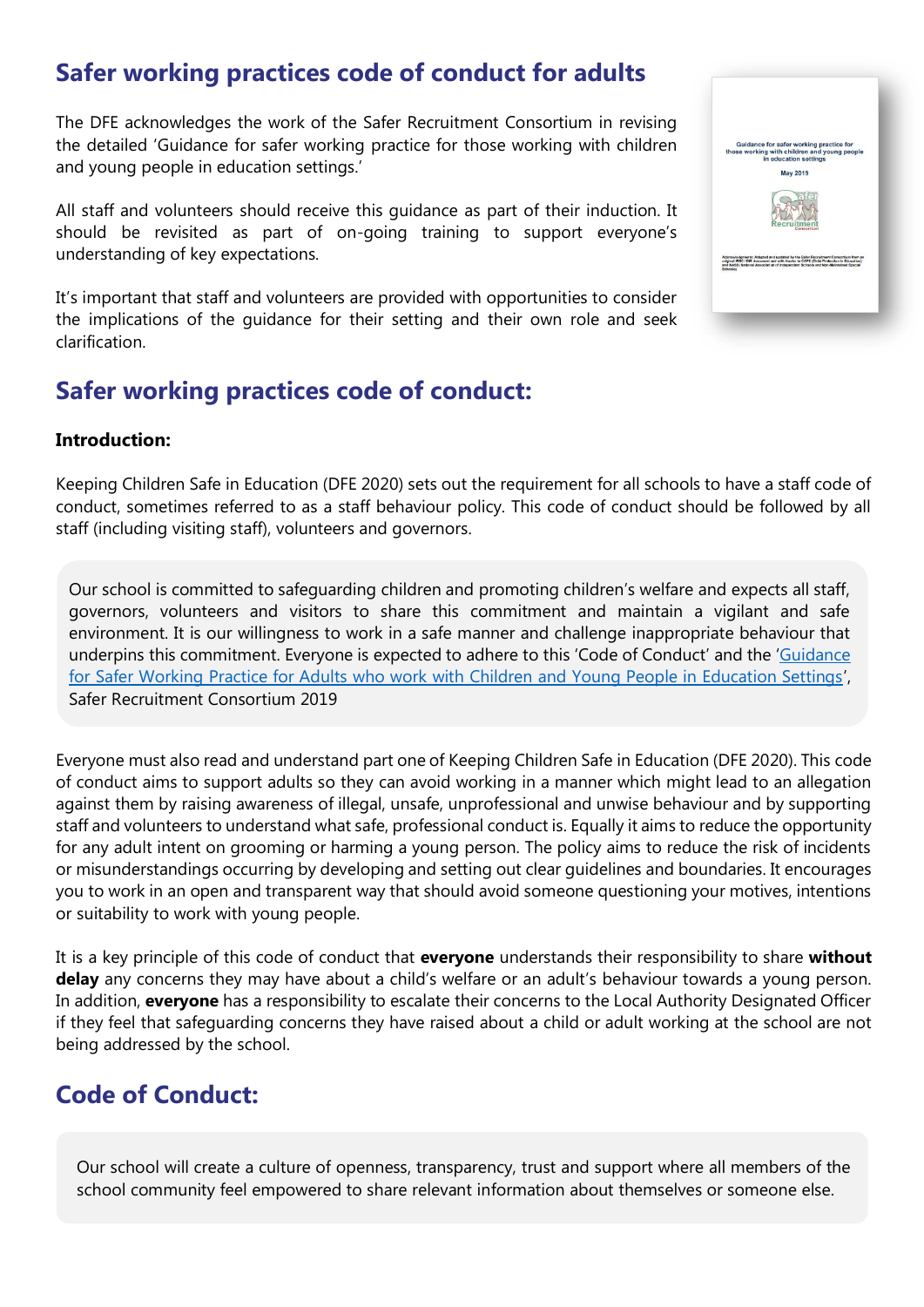- Staff are responsible for their own actions and behaviour and should avoid any conduct which would lead any reasonable person to question their motivation and intentions.
- If you have any concerns that a child is being harmed, abused or neglected you **must share your concerns immediately** both verbally and in writing with the school's Designated Safeguarding Lead, Deputy Designated Safeguarding Lead or another member of the school's Leadership Team (see details below). Always listen carefully to the child and report what they tell you in the child's own words. Never promise to keep a secret.
- If you receive an allegation against an adult working in the school or observe behaviour that concerns you, you must discuss your concerns without delay with the Headteacher or Designated Safeguarding Lead. Concerns regarding the Headteacher should be directed to the Chair of Governors or Local Authority Designated Officer. (The NSPCC whistleblowing helpline is available for staff who do not feel able to raise concerns regarding child protection failures internally. Staff can call: 0800 028 0285 – line is available from 8:00am to 8:00pm, Monday to Friday or email: [help@nspcc.org.uk\)](mailto:help@nspcc.org.uk)
- Anyone (in emergencies or if they are required to) can make a referral about their concerns for a child directly to Children's Services.

#### **You should:**

- Follow the school's child protection and safeguarding policy and procedures and in line with this share safeguarding information appropriately but also act accordingly with sensitive and confidential information.
- Be alert to the indicators of harm and abuse towards a child, including peer to peer abuse.
- Dress appropriately according to your role, ensuring that clothing is compliant with professional standards and is not likely to be viewed as offensive or revealing and that it is absent of any political or other contentious slogans or images.
- Act as an appropriate role model, treating all members of the school community with respect and tolerance.
- Ensure gifts given or received are recorded and discussed with your Line Manager.
- Respect others' confidentiality unless sharing information is appropriate to ensuring their welfare.
- Adhere to the school's policies, particularly those related to safeguarding including child protection, behaviour, attendance, physical intervention, intimate care, anti-bullying, equal opportunities, data protection, health and safety and online safety (acceptable user policy).
- Ensure that you understand your responsibilities under the General Data Protection Regulations 2017 and Data Protection Act 2018 and be clear that where personal information is recorded electronically, systems and devices are kept secure.
- Report any behaviour or situations which you may feel give rise to a complaint or misunderstanding in respect of your own actions. Also share situations with your Line Manager if you feel your actions might have sat outside this code of conduct.
- Share with your Line Manager or Headteacher any behaviour of another adult in the school where it gives you cause for concern or breaches this code of conduct or the school's safeguarding policies. Your intervention may allow for their practice to be supported and developed and/or prevent a child from being harmed.
- Understand that it may be appropriate to discuss with the Headteacher matters outside of work, which may have implications for the safeguarding of children in the workplace. This includes information about yourself. You must ensure that you are aware of the circumstances where this would be applicable.
- Be aware that behaviour by yourself, those with whom you have a relationship or association, or others in your personal life (in or out of school or online), may impact on your work with children.
- Inform the Headteacher of any cautions, convictions or relevant order accrued during your employment, and/or if you are charged with a criminal offence.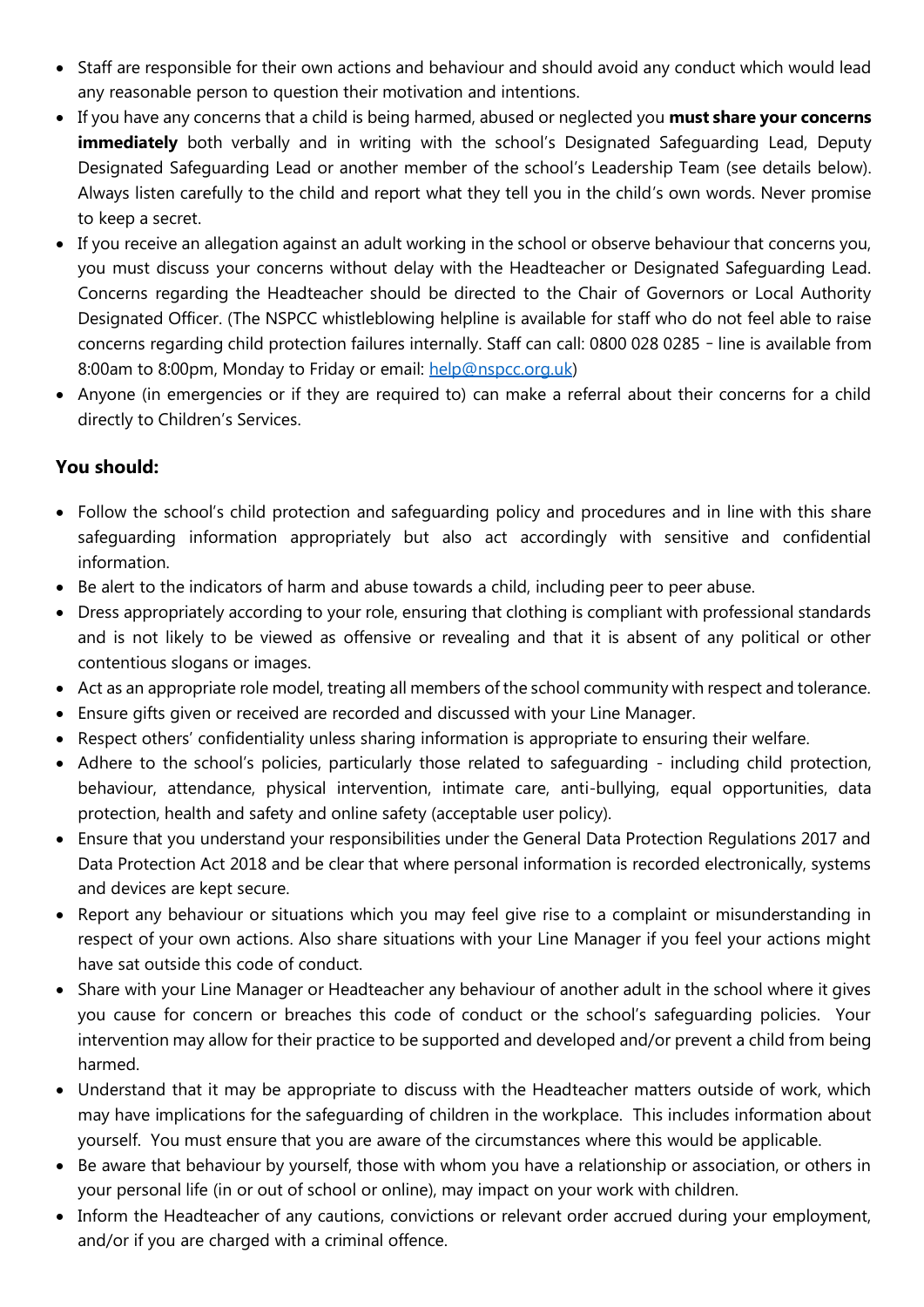Understand that if you commit a relevant offence that would appear on your DBS certificate or you become disqualified under the Childcare Act 2006 (those staff covered by the scope of the guidance): [www.gov.uk/government/publications/disqualification-under-the-childcare-act-2006](http://www.gov.uk/government/publications/disqualification-under-the-childcare-act-2006) then you must inform your Headteacher (The Childcare Act 2006 does not cover all settings or even all staff within a setting).

#### **Never:**

- Act in a way both at work and/or in your personal life that brings yourself, school or the teaching profession into disrepute.
- Make, encourage or ignore others, making personal comments which scapegoat, demean or humiliate any member of the school community including ignoring any form of peer to peer abuse.
- Use your position to intimidate, bully, humiliate, coerce or undermine any member of the school community. This includes shouting in anger and aggressively to punish them rather than raising your voice to be heard or avoid danger.
- Undermine fundamental British Values including democracy, rule of law, individual liberty, mutual respect, and tolerance for those with different faiths, beliefs or from different cultures.
- Develop 'personal' or sexual relationships with children and young people, including making sexual remarks or having inappropriate sexual banter. In addition, the Sexual Offences Act 2003 makes it clear that all members of staff are in a position of trust and would therefore be committing a criminal offence to have a sexual relationship with a young person in full time education/below the age of 18, even if that pupil is over the age of consent.
- Engage in inappropriate conversations with students or share inappropriate personal information about yourself or others.
- Discriminate favourably or unfavourably towards a child.
- Give personal contact details to pupils or communicate outside of school using social networking sites, email, text, etc. or meet a young person out of school unless part of a planned school activity with the knowledge of your Line Manager.
- Have conversations on social networking sites that make reference to children, parents or other colleagues at the school or be derogatory about the school. Never make any statements or post images on social networking sites that might cause someone to question your suitability to act as a role model to young people or bring your own or the school's reputation into disrepute. You should never communicate with parents through social networking sites and you are strongly advised to declare any existing friendships/relationships to your Line Manager.
- Use personal equipment to photograph children (always use the school's equipment) and ensure any photographs are only stored on the designated secure place on the school's network and not on portable equipment.
- Should not post on the school's website or social media accounts any photographs of children without their consent (some children may be put at risk by their whereabouts being made public).
- Use your personal mobile phone (or other personal IT equipment) in areas used by children unless in emergencies or under an agreed protocol set out by the Headteacher.
- Undertake 'one to one' activities out of the sight of others unless it is a planned activity with the knowledge of your Line Manager and in keeping with your own responsibilities. You should not cover windows or door panels and always act in an open and transparent way.
- Transport children unsafely, for example by driving whilst using your mobile phone, consuming alcohol, failing to ensure that seat belts are worn or driving without appropriate insurance. Any trips should be planned and with the knowledge of your Line Manager. Unforeseen events should be reported to your Line Manager. It is good practice to have another adult to act as an escort during the journey.